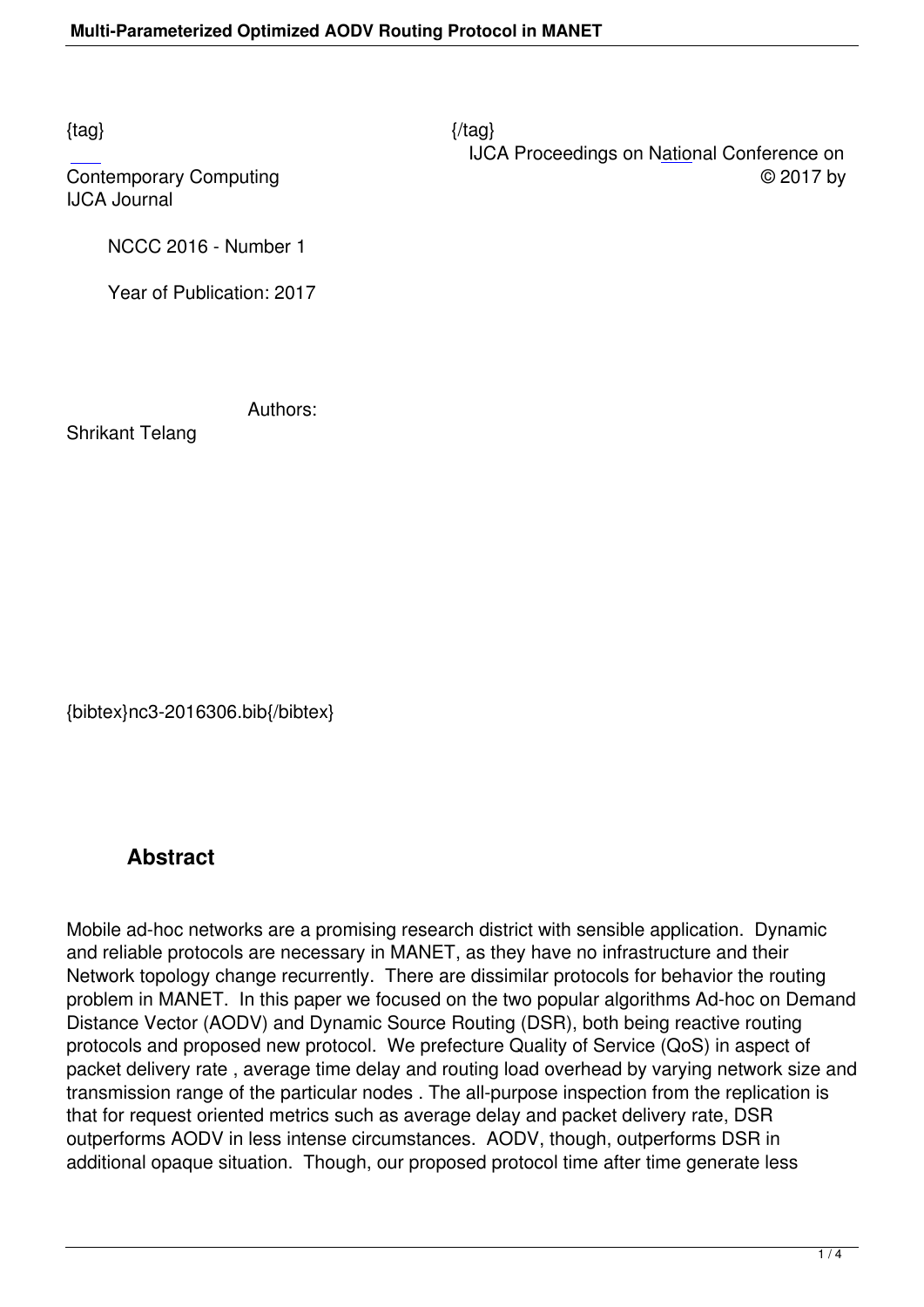routing load than AODV. Multi Path Multicast Routing Protocol for Provisioning Of QOS in MANET. To also make a comparison between our proposed protocol DSR and AODV routing protocols in different network scenarios. Hence it becomes important to study the impact of high mobility on the performance of these routing protocols. Simulation results verify that MAODV gives better performance as compared to AODV, DSR and DSDV. The performance comparison is conducted by varying mobility speed, number of nodes and data rate. The comparison results show that AODV performs optimally well not the best among all the studied protocols.

## **Refer**

## **ences**

Mandeep Kaur Gulati, Krishan Kumar, & quot; A Review of QoS Routing Protocols in MANET" 2013 International Conference on Computer Communication and Informatics (ICCCI -2013), Jan. 04 – 06, 2013, Coimbatore, INDIA.

TeerapatSanguankotchakorn" A New Approach for QoS Provision Based on Multi Constrained Feasible Path Selection in MANET" Communication Systems Wireless/ Mobile Communications & Technologies Paper 10 1135 the 8th Electrical Engineering/ Electronics, Computer, Telecommunications and Information Technology (ECTI) Association of Thailand - Conference 2011.

N. Karthikeyan, B. Bharathi, S. Karthik, & quot; Performance Analysis of the Impact of Broadcast Mechanisms in AODV, DSR and DSDV" Proceedings of the 2013 International Conference on Pattern Recognition, Informatics and Mobile Engineering, February 21-22.

Shivashankar, Dr. Varaprasad G, Dr. Suresh. H. N, Devaraju G, & quot; Implementing a Power Aware QoS Constraints Routing Protocol in MANET" 4th ICCCNT 2013 July 4-6, 2013, Tiruchengode, India.

SasanAdibi, ShervinErfani, & quot; MOBILE AD-HOC NETWORKS WITH QOS AND RSVP PROVISIONING" 0-7803-8886-0/05/\$20. 00 ©2005 IEEE CCECE/CCGEI, Saskatoon, May 2005.

 - Sabri Saeed, KasmiranJumari, Mahamod Ismail, Abdulmalek AI-hemyari , "Challenges and Solutions of QoS Provisioning for Real Time Traffic in Mobile Ad Hoc Networks "2012 International Conference on Computer & Information Science (ICCIS). .

- . Gianmarco PANZA, Sara GRILLI. & quot; An IP Cross-layer Scheduler for QoS Provisioning in NGNs & quot; Future Network & Mobile Summit 2013 Conference Proceedings Paul Cunningham and Miriam Cunningham (Eds)

C. T. Calatate" M. P. Malumbres, I. Oliver, I. C Cano, and P. Manzoni, " QoS Support in MANET: a Modular Architecture Based on the IEEE S02. Ile Technology, & quot; Circuits and Systems for Video Technology, IEEE Transactions on, 2009 vo1. 19, no. 5, pp. 67S-692.

E. Piri, M. Uitto, J. Vehkapera, T. Sutinen, "Dynamic Cross-Layer Adaptation of Scalable Video in Wireless Networking", in Proc. IEEE Global Telecommunications Conference (GLOBECOM 2010), December 2010, pp. 1-5.

R. Asokan, & quot; A review of Quality of Service (QoS) routing protocols for mobile ad hoc networks, & quot; in Proc. IEEE International Conference on Wireless Communication and